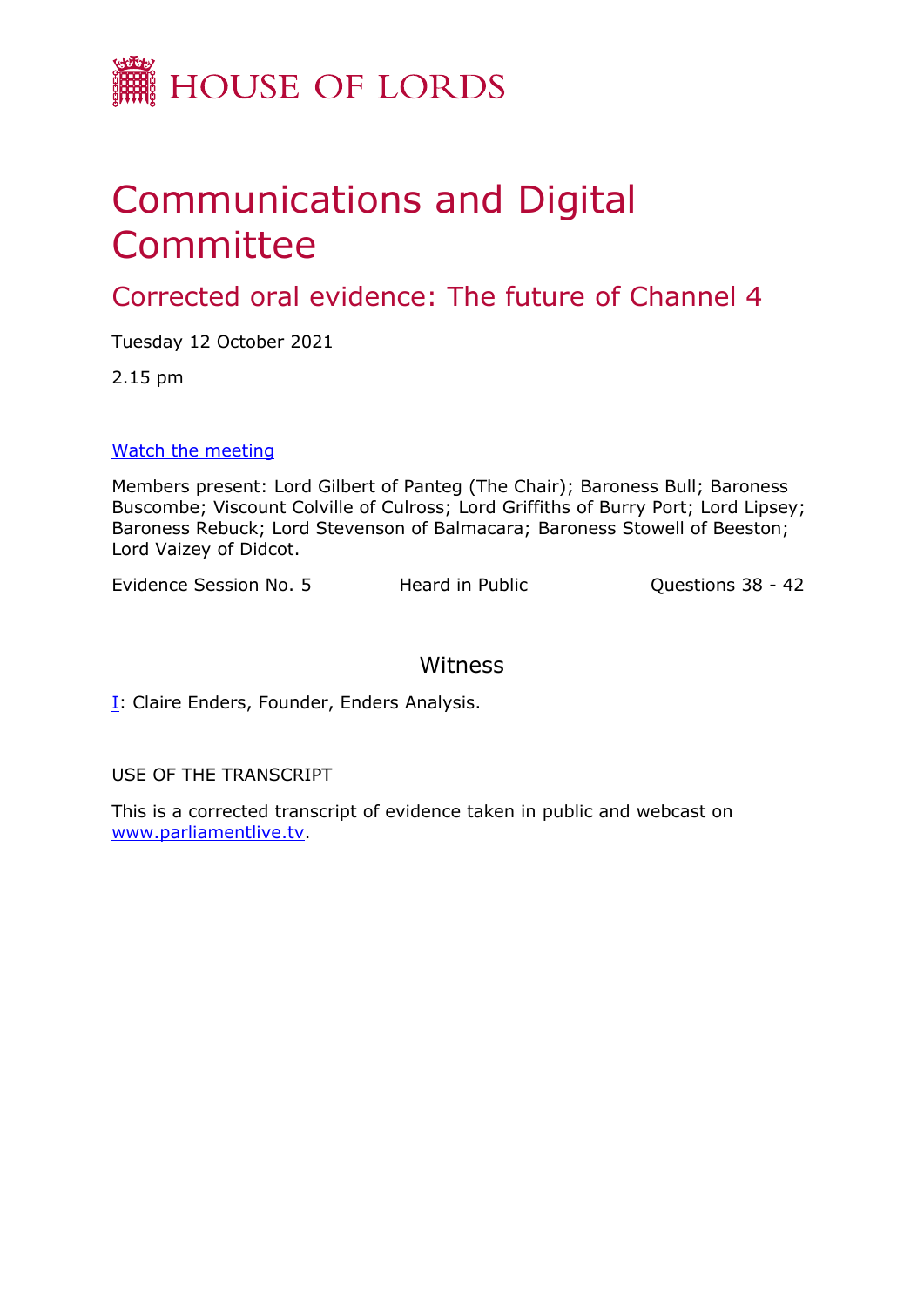## Claire Enders.

<span id="page-1-0"></span>**The Chair:** Claire, thank you very much indeed for joining us. Today's session will be broadcast online and a transcript will be taken. I think you have brought some slides, which you are going to leave with the committee and may refer to. If you do, can you describe them so that people listening can get the gist of the points you are making? Thank you for all the evidence that you have given us hitherto.

Q38 **Baroness Stowell of Beeston:** Hello, Claire. It is nice to see you. Can I start very straightforwardly and ask if you could describe for us what you see as the pros and cons, as it were, of Channel 4 being privatised? As much as you focus on the cons or the risks, how would you see the best way of mitigating those disadvantages?

*Claire Enders:* Thank you so much for allowing me to come and present what wisdom and knowledge I have to you. It is such a great honour for me as an immigrant to do this. I am always filled with awe when I walk these halls.

I have in fact brought the submission in totality, which is here, and there are some data charts within it. There is an enormous amount of detail. I felt that the committee's questions were so specific and that they would really benefit from factual support.

As I have summarised here, Channel 4 is already sustainable as a business. The key benefit of upcoming legislation would be to provide support for Channel 4's longer-term future and, indeed, for the future of all public service broadcasters in this country, through the extension of measures originally designed for the linear age into the online age, in particular prominence on online platforms and so on. That legislation and its accompanying piece of legislation to privatise Channel 4 are very much to be welcomed, since they appear to come as a package. The first way to make Channel 4 and, indeed, public service broadcasting as a whole sustainable, and to meet the needs of this country and its viewers, is to extend all those licences via legislation that addresses the requirements that have been put on the table by the public service broadcasters for the better part of a decade.

The other aspect of positives about the privatisation of Channel 4 is access to an altogether different kind of future—one of much greater ambition than sustainability. Although, to my mind, there is no problem if Channel 4 is never privatised. It will still fulfil all its missions and hit home runs in terms of public perception of being the PSB bar none. There is no necessity to privatise it at all but, if this is the price of legislation, it is an opportunity for Channel 4 to become a completely different kind of greater business; to greatly reduce its dependency on advertising; to develop much more significant partnerships in the world; and to have access to globally relevant technology and partnerships and, indeed, an owner with global scale and access to global capital markets on a scale that is only dimly understood in this country, but is manifest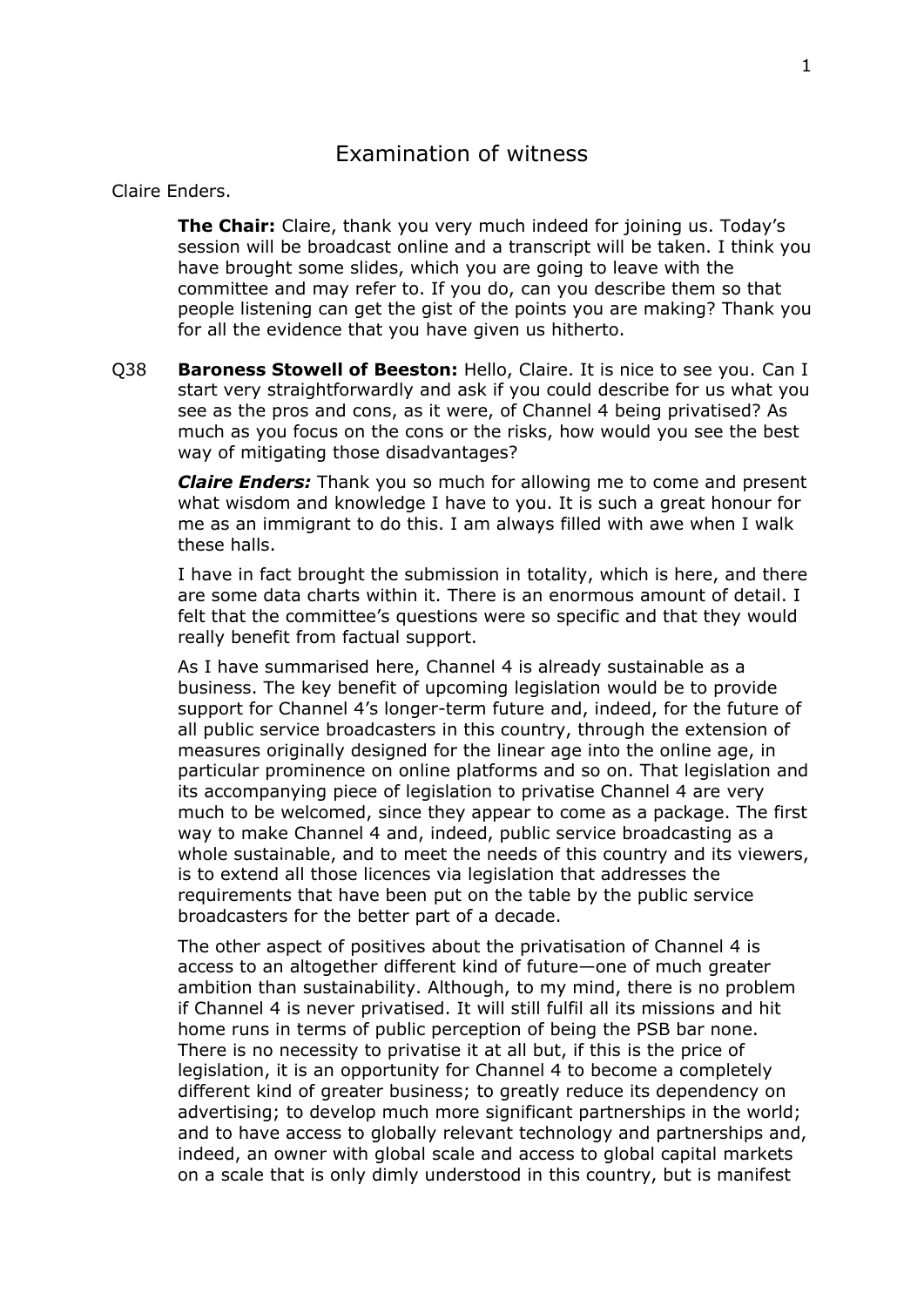in the sums that are spent, just in P&L terms, by companies such as Disney, Comcast and Netflix in their annual content budgets. These are ginormous sums.

I have provided a number of examples here, but there are many others. Essentially, all commercial broadcasters today are investing in their own material. They are making it for third parties and consolidating. Why is that? The shape of global IP exploitation has changed beyond measure because of the global streaming businesses, which are not only retaining more of their rights against local exploitation, but directly competing with their customers of old. There is a huge impetus on ownership of IP, which is manifest in the rising share prices of companies that exploit it successfully in digital at scale. There are only a small number of those, and there is a chart at the back that shows how their value has risen.

We are looking at an opportunity for Channel 4 to pass from a relatively troublesome stewardship of the Government, which has only been troublesome for the last 18 months to two years maximum, but is troublesome none the less, into a situation in which it can regain its full editorial independence for the issues of stewardship and ownership of public broadcast assets, which, by their very nature, are provocative, intelligent, interesting and different. Channel 4 has to report a range of things upon which opinions are very controversial or, indeed, opposed. Another benefit for privatisation would be regaining a full level of editorial independence, which has greatly diminished, possibly too much.

How to palliate? In this long debate about privatisation of Channel 4 that I have been familiar with for a generation—25 years—I understand the ideological difficulty of the Government owning a media company that should operate independently at whatever scale. It should do whatever it feels like doing, and whatever is the right thing to do, within a framework that I described this morning to all the chief executives of French broadcasters as permeated with public service broadcasting.

Our milieu in the UK is so permeated with public service broadcasting that, when broadcasters change hands, as Channel 5 did when it was bought by Viacom, or Sky did when it was bought by Comcast, you do not see a reduction in the level of investment. Far from it, you see a galvanising of investment and access to new talent and a blank chequebook. Since it has been acquired by Comcast, Sky has spent several billion pounds on creating new production facilities of its own, investing in original material and now launching Sky Glass, which is one of the biggest product launches the UK has ever seen.

There are a number of unforeseen advantages to privatisation and ownership by another company, and that will palliate some of the issues that could be raised. The economic impact of the privatisation is something that we have seen huge progress in. John Whittingdale mentioned a remit that was going to be strengthened; I have mentioned proposals to do that. I have spoken to the buyers, and some of them are less keen than I am on these proposals—but there you are. I am going to advance them, none the less. The opportunity is also to codify and strengthen Channel 4's remit, make it manifest to any buyer and,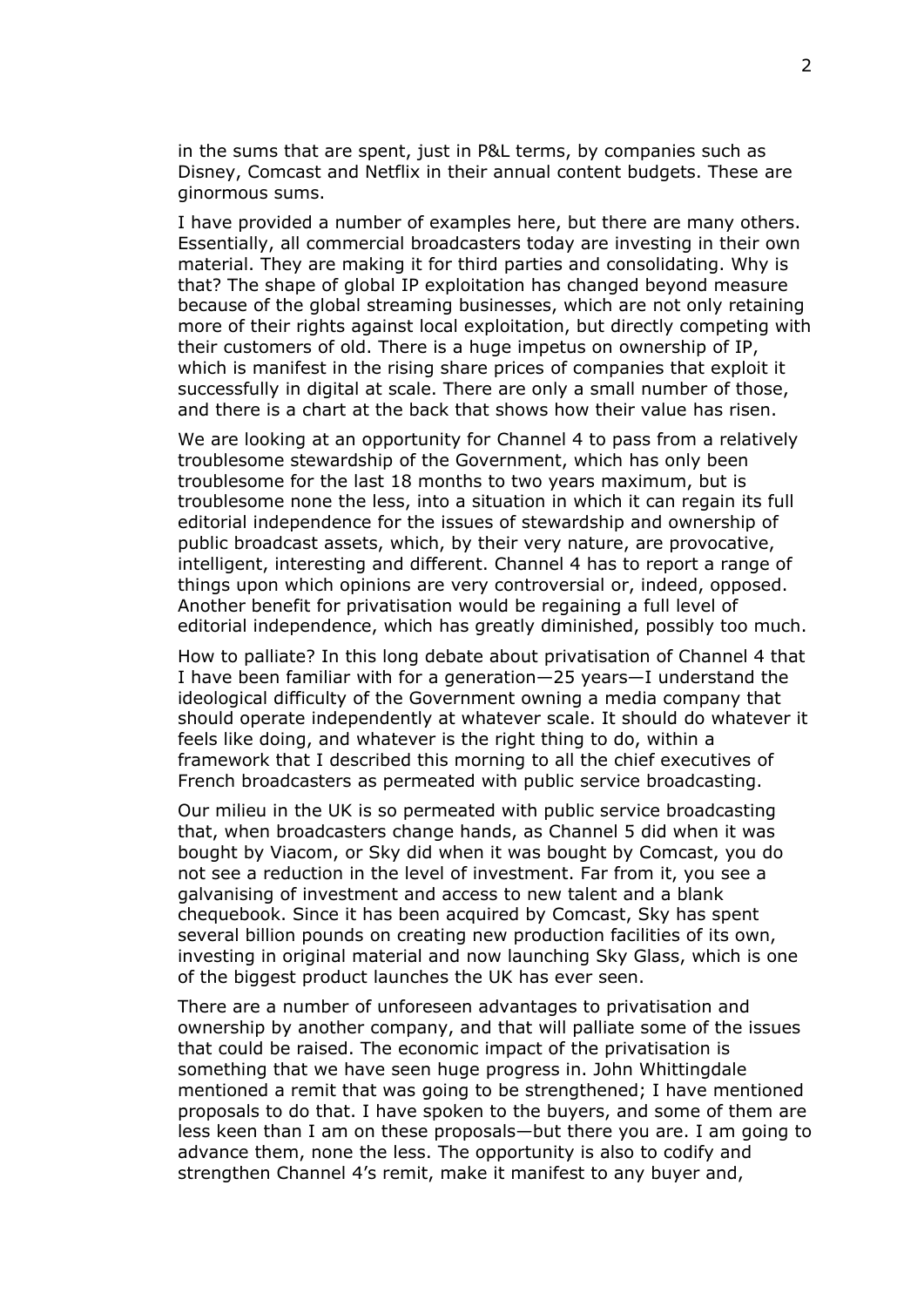indeed, perhaps make it more manifest to Channel 4, although of course it exceeds all the measures that it is given to perform against anyway.

I have put some proposals to mitigate against perceived privatisation risks on page 2. I mention that against a background in which the Government are in the driving seat in relation to media legislation, its shape and form, the timing of privatisation, and being able to field large numbers of interested parties and exercise quite a bit of leverage over the outcome.

Having spoken to a number of the bidders, I would say there is a 100% buy-in to Channel 4's identity and business model today. The only thing that people stumble over, because they may or may not be vertically integrated, but they do not want to be excluded from being vertically integrated into production, is that publisher-broadcaster model. The terms of trade appear to be acceptable to some more than others; that is something that the Government or Channel 4 will discuss with whoever it is. There are advantages and disadvantages to those terms of trade.

I have put on page 2 a proportion of hours spent compared to the minimum required. There are a number of these. As you can see, Channel 4 exceeds every single one of the requirements that is placed upon it, particularly the regional production spend and regional hours. Those requirements could be completely specified for the buyer. Indeed, at least two of the buyers would be more than happy to have a very specific set of requirements.

I would say more generally that none of the buyers is acting in bad faith. They are all acting in extraordinarily good faith. Everybody understands where the Government want to go with this. Everybody wants Channel 4 and its missions to be safe. I have to say there is an element of gamesmanship there; I do not know whether many broadcasters want to be landed with the missions of Channel 4 at all. As we know, because of the BBC settlement, which hangs in the balance as inflation rages, the BBC is in no position to take on any more obligations. Indeed, it has become home for every single obligation that is very clearly public service, such as S4C and the World Service.

You would find a great willingness to meet the Government's desire, quoting from John Whittingdale, to strengthen the remit. This is a big drift from where we were five years ago, when Channel 4 was going to be privatised as an empty shell to the highest bidder. That moves me on to another point.

**Baroness Stowell of Beeston:** It is probably worth me interjecting just now, because you have covered a whole lot of territory there and I know that my colleagues will want to pick up on some of those themes in later questions. My interpretation of what you have said so far is that it is not necessary to privatise Channel 4 for it to continue to exist and remain viable, but you see opportunity and upside to the prospect of privatisation. You see mitigations around the remit and some specificity in that.

I have one question before we move on to other issues that you have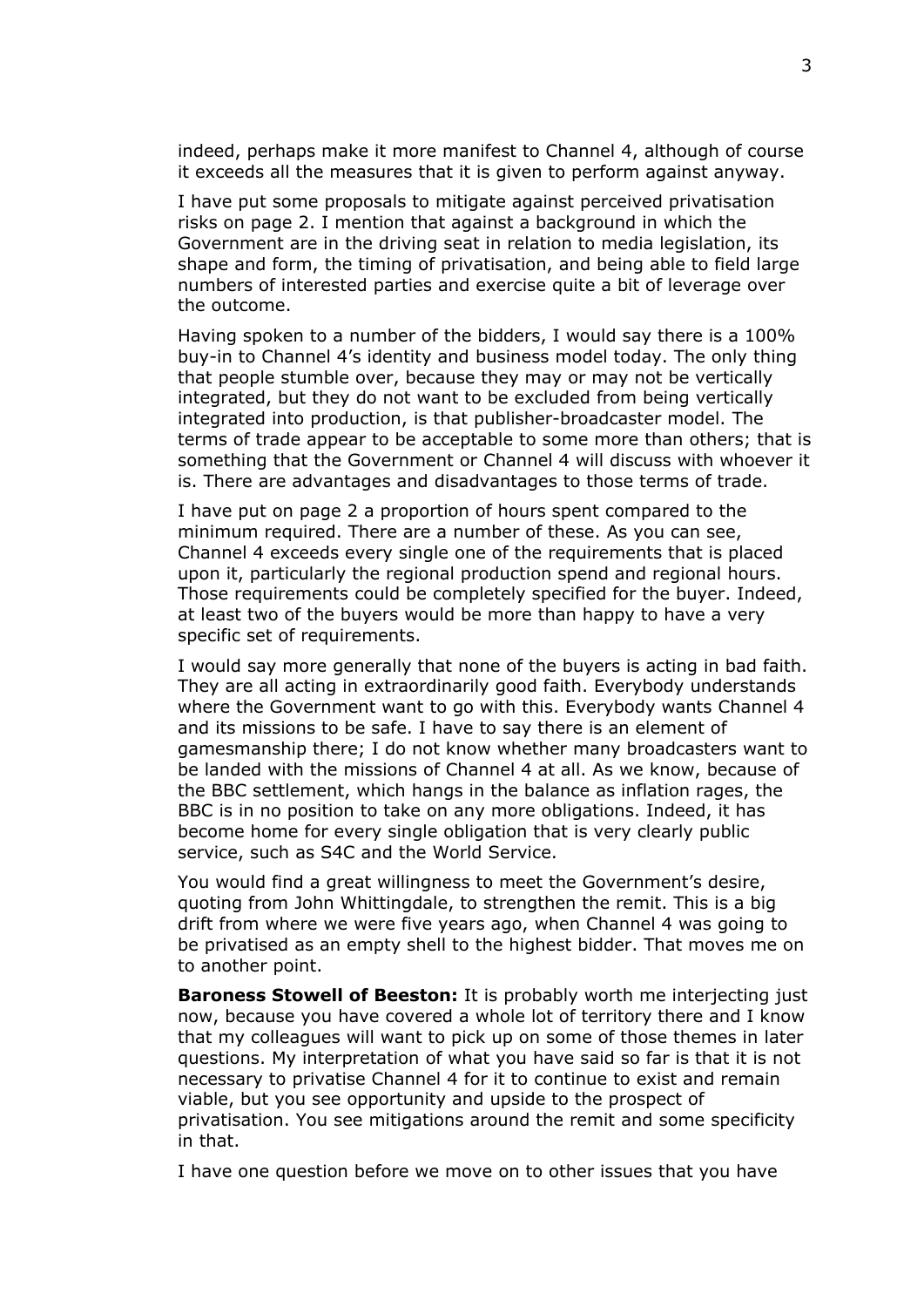already started to touch on, and I am sure that colleagues will want to pursue more in their questions. While you are on programmes, where do you see any particular types of programming that are available now on Channel 4 not being delivered if it was in commercial ownership? Might the actual content and programming be affected?

*Claire Enders:* That is a difficult question to answer, and it is even more difficult to say whether it would be a positive or a negative thing for the programming mix to change. I was taught by Paddy Barwise from 1982 onward. Channel 4's birth was celebrated in 1992<sup>1</sup> at London Business School. I can tell you that Channel 4 has changed a very great deal from the way it was 10 years ago, let alone 20 or 30 years ago. It has to change all the time because competition is changing all the time. The competition intensity is in fact increasing all the time.

We are seeing British innovation with programmes such as "Save Me" from Sky. Channel 5 has moved to extend its news services. Sky has shaped Sky Arts as a public service and continued its long-term support for its news services. I see an awful lot of actors in this market that have to be at the highest level of corporate behaviour. It is an extraordinary thing that everyone who buys into our cultural milieu wishes to hit home runs with it. I am also thinking about Warner Bros, which ended up making all of "Harry Potter" here. "Game of Thrones" was made in Northern Ireland.

I adore Channel 4's ethos and have always loved it as it is. I am sure that ethos would change under ownership, but I am not certain that we would be able to tally up any kind of specific hole in the fabric. The advertiser organisations made a detailed submission to the DCMS that I was party to, and they were very specific about really liking advertising on Channel 4 as it is. They would be the first line of resistance if Channel 4 found its income going down, having started to change its mix in any material way away from something that is innovative, fresh and progressive. There are other people in this country who do not believe that progressive portrayals of people with disabilities or females are of any worth whatsoever, but Channel 4, the advertising community and people in this country continue to believe that. As long as they do, Channel 4 will be fresh, innovative and wonderful, whoever owns it.

It would obviously be safer if the status quo continued. I am sure we will find, when DCMS announces the results of the consultation, that it will say that 99% of all people said the status quo was much safer—and I agree with that. However, if we are going to go with some extraordinarily brave vision of the future, and I back that, the Government should not be shy about specifying certain conditions because buyers will accept that and prefer it to being in the dark.

Q39 **Baroness Rebuck:** Thank you, Claire. The way you have positioned this seems to be the nub of the problem. Channel 4 could continue as it is. You do not seem to be talking about a disastrous decline in advertising revenues and all the rest of it. There might be an upside to privatisation,

<sup>&</sup>lt;sup>1</sup> Amended by witness: This should be "1982", I misspoke.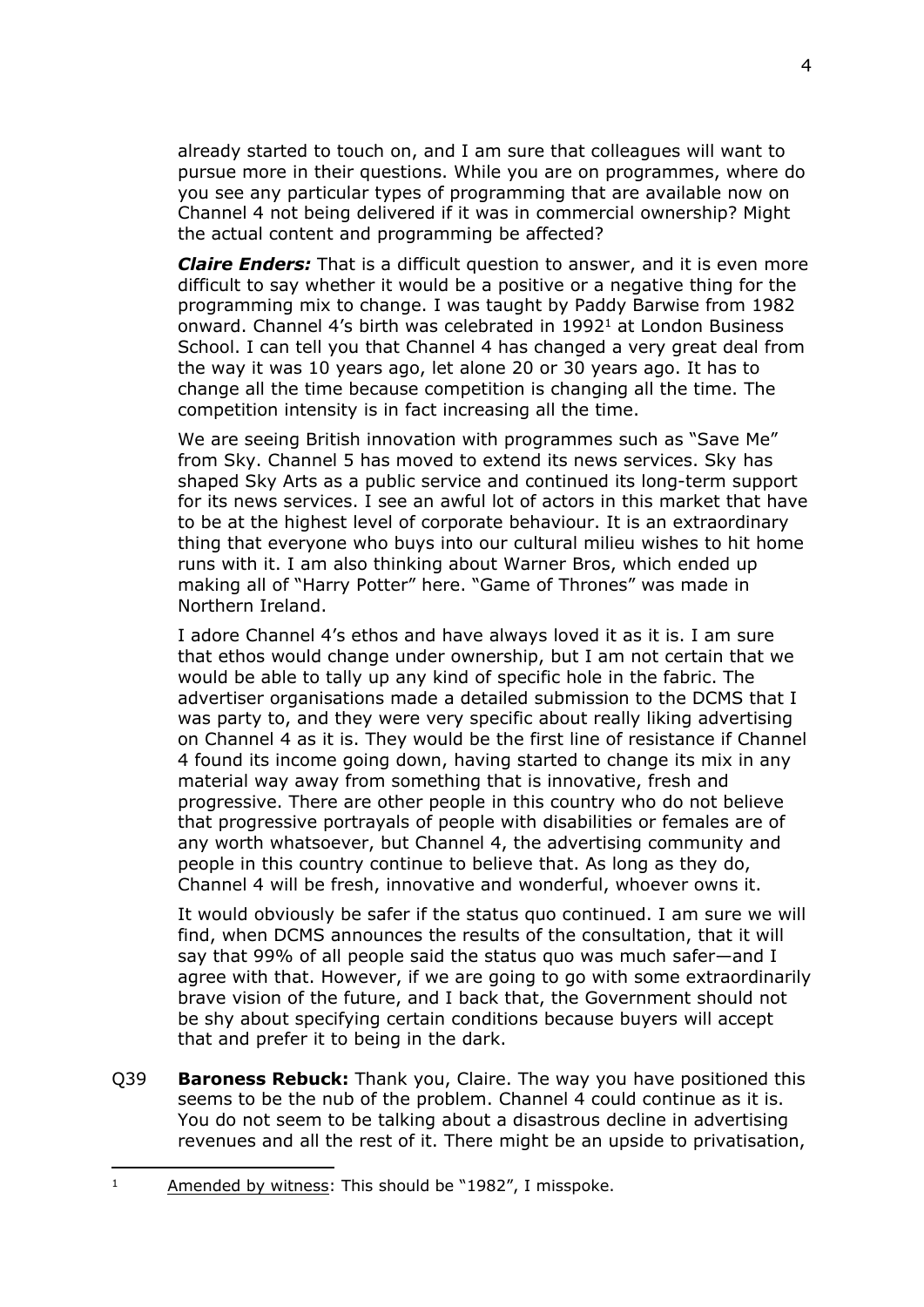but it would require a very strong extra remit to rein in the buyer so that they continued to do everything that you said is good about Channel 4.

My question is about the complexity and interdependence of the creative ecosystem in the UK. Pact calls the publisher-broadcaster model a "genius construct"; at one point in one of your reports, you have called it "inefficiency by design". It is probably both.

Building a production company from scratch would be extremely expensive but, if Channel 4 was acquired by a broadcaster with production capabilities, one could argue that this might disadvantage the nations and regions of the indie community, which you have already referred to. We have certainly had a lot of submissions from those independent production companies. It would also possibly impede the launch of new production start-ups. We have heard from people who have said, "We felt confident enough to start our company only because Channel 4 was there in its current form".

Can you comment on the threats that you see to the independent production sector from privatising Channel 4 and how those threats could be mitigated? In particular, how realistic is it to expect this of a private company, which will be driven by return to shareholders? How tight a knot or series of knots would the Government have to put into this remit in order to protect the ecosystem that we currently have?

*Claire Enders:* In our own work and here, we have mentioned specifying a number of companies, the size of those companies, and terms of trade on a geographic basis to cover that. We have really seen no resistance to those proposals at all, so I do not see the problem.

Moreover, it is worth remembering that Pact itself is dominated by companies that are owned by global players. RTL owns Fremantle, Banijay is 30% owned by Vivendi, and ITV Studios spent billions of dollars that it raised on capital markets in order to build itself into a significant production entity in the space of six years. These companies that dominate Pact are arguing to continue to have terms of trade and exemptions that they probably have not needed for a generation. I will not go to the stake to defend the interests of Endemol Shine, thank you very much.

However, the Government can and should—and will, I am sure, after speaking to Ofcom—specify that Channel 4 will continue to trade with small companies and in the nations and regions. As I have said, that is a well-understood feature of Channel 4, and no buyer is going to welch on those requirements. As we have seen with Channel 5, the nebulousness of the public service milieu here is so great that foreign owners throw resource at the UK. Far from taking a penny from companies in Scotland, a buyer is going to double down on Channel 4 and say, "Here's a billion pounds. Buy every company you want to buy from here to Los Angeles".

I have given examples in here. This morning, I was talking to the chief executive of TF1 who said that, five years ago, he figured out that linear advertising was looking a bit silly and stiff. It is now looking fantastic with fiscal stimulus; it looks great here with fiscal stimulus—it looks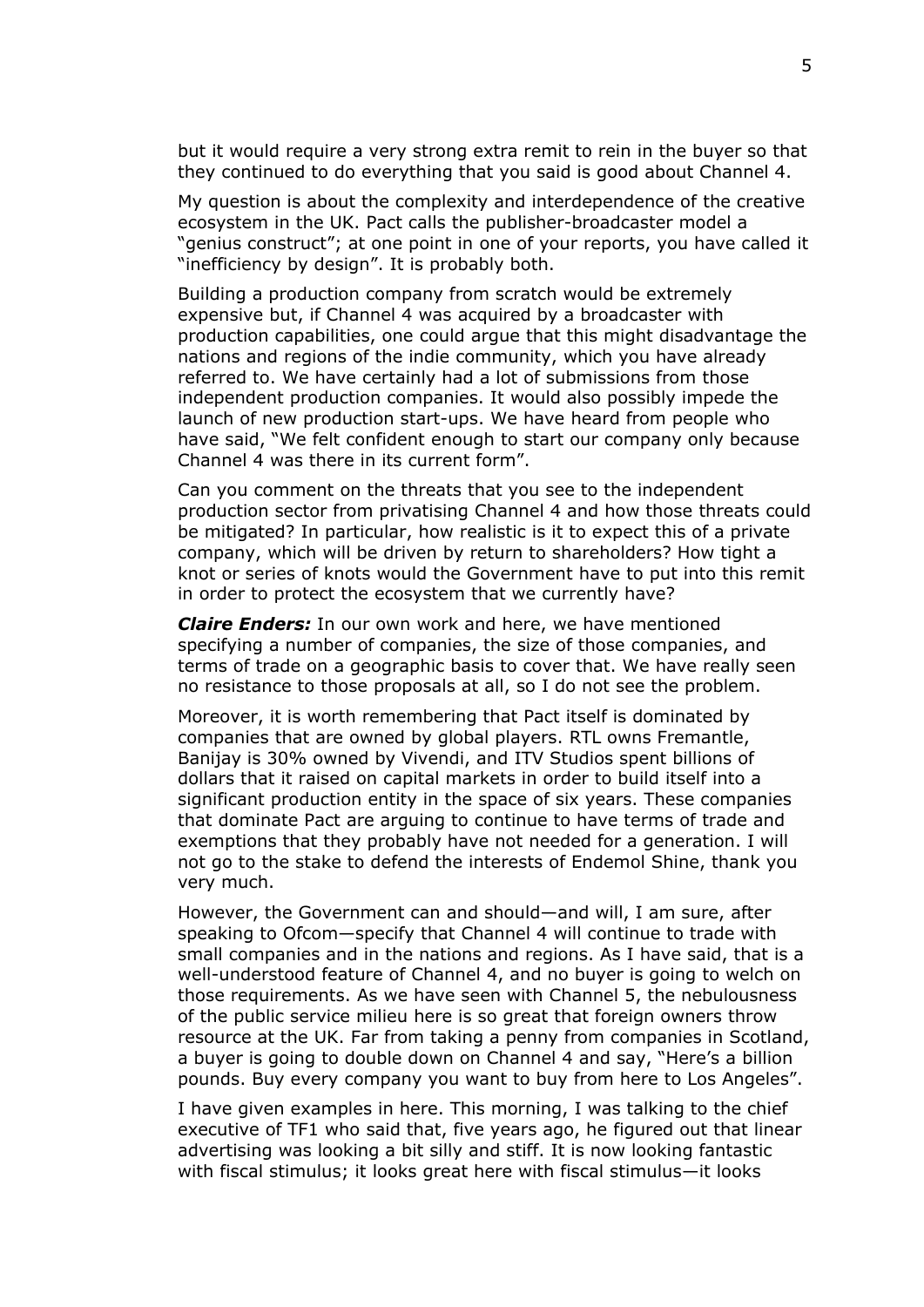great anywhere with fiscal stimulus. The reality is that TF1 has built a €400 million business in the space of five years because it must. He described this as confronting Netflix, owning the rights, being able to deal with Disney and being able to sell programmes to the Canadians. That is the kind of thing TF1 is minded to do because ITV showed it was a great success. Everybody is at it for the same reason—to own IP.

I never see the UK as a zero-sum game, not only because, up until the pandemic, the creative economy grew by double digits every year for 20 years. It is also because I am certain that no one would buy Channel 4, a politically delicate asset that the Government has dumped on repeatedly, without wishing it an exceptional future, the very best of futures, and landing programmes made by Channel 4 everywhere.

**Baroness Rebuck:** I love your passion—it is great. You feel that, in private hands, the support for small, independent production companies that Channel 4 is known for compared to other PSBs—you have identified the percentages—would continue, along with the investment in fragile ideas and development, even pre-broadcast.

*Claire Enders:* Absolutely—and, in fact, I am sure that the buyer in question, at least several of them, will be offering that. I promise you that you do not even have to pull their teeth.

May I point out that Comcast offered the remedy on Sky News without being forced to? I simply said to the nice CFO, "Don't make a fuss. This is so obvious. Please give it", and so they will. Look at Channel 5 and Sky. Are these organisations operating against the public interest?

**Baroness Rebuck:** No. You have made very good points in relation to those two.

*Claire Enders:* Buyers will be forced to agree to operate Channel 4 pretty much as is.

**Baroness Rebuck:** I am going to move off this because I hear your point very clearly there. I have my doubts, but none the less I hear what you are saying.

If Channel 4 is privatised, how should the proceeds be spent? Is there an argument for a fund for public service content to mitigate any reluctance, which you do not think will be there, but might be, in a profit-oriented entity, in response to shareholder requirements?

*Claire Enders:* I have an even better proposal, which is to make a number of Channel 4's trading commitments ubiquitous among the public service broadcasters—that is, universally applied via Ofcom's new legislation, which looks at those issues of Britishness as well as public service media content. I would like to see those requirements and the terms of trade, such as they are in this country, applied to Netflix. If we cannot do that, Channel 5, ITV and STV are all manning the barricades to build the future of independent production in this country. It does not rest alone on Channel 4's shoulders, valiant though that organisation is.

How should we spend the money? There are many better people than I to answer that question. We have been through many difficult times. The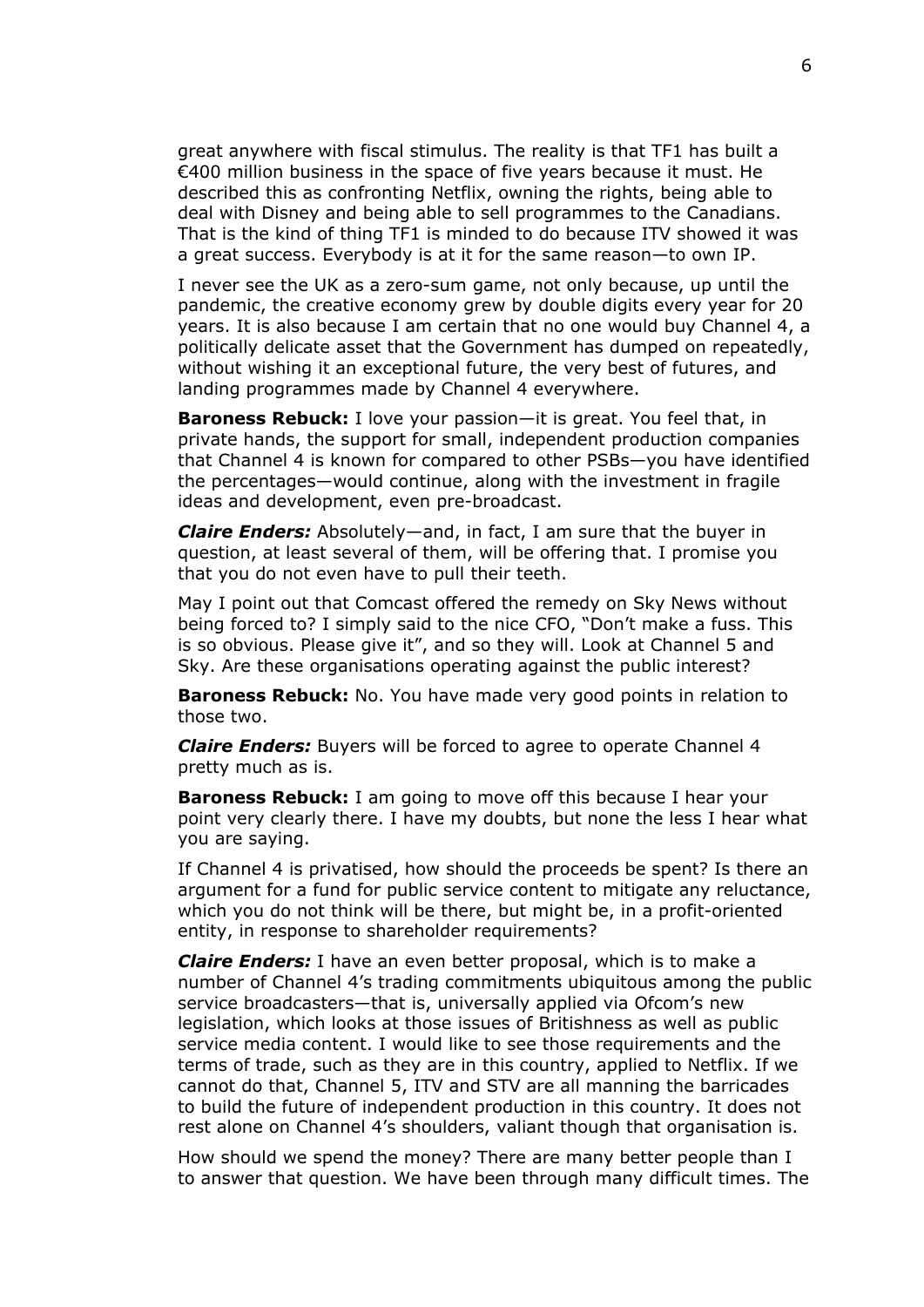money should be spent on those core feeder networks, support through these difficult years ahead of the Edinburgh Fringe, and colleges with bursaries that turn out great graduates. If you talk to any of these organisations, they all say, "We have an incredible shortage of talent".

**Baroness Rebuck:** In other words, put it into the creative ecosystem in a different way.

*Claire Enders:* Absolutely, yes, but the feeder networks have been really starved of talent, particularly where there is all this performance and innovation. There is no end of good places for DCMS to spend its money.

**The Chair:** Your responses have triggered a number of questions from members of the committee, which I want to take. We would appreciate it if you kept your responses reasonably brief. Then we can pick your brains on a number of issues.

Q40 **Lord Stevenson of Balmacara:** I wanted to take it back to the ownership question, which you were dealing with early on in your presentation. You said at one point, and I quote you, that editorial independence at Channel 4 has been diminished in recent years. I wonder if you can just flesh that out for us. I am a bit shaken by that thought, but could you explain?

*Claire Enders:* There has been a lot of criticism, and you can take it as you like. A misunderstanding of Channel 4's positioning of an ice sculpture in a specific debate before the election seems to bubble up at every single turn and is mentioned time and again. That was completely overblown and has ended up feeling intimidatory. It has certainly felt intimidatory to people who understand that Channel 4 is there to provoke and to make people laugh, and that politics is funny. It is for those of us who are not practitioners. I can promise you that it sometimes is, although you will see that I have tremendous faith in what Ministers say in public about strengthening remits. In fact, I have rocksolid faith.

**Lord Stevenson of Balmacara:** It is that oblique comment from a position of ownership.

*Claire Enders:* It has been worse than that. The chairman of Channel 4 is behind me. You can ask him, but I am led to believe that people at Channel 4 are not allowed to tweet politics. Remarks made by Dorothy Byrne in Edinburgh, which I would never have made but were her own preserve to make, were perhaps blown out of all proportion. You have seen a number of actions at Channel 4 in that regard. I am not saying I can see it in the reporting. I can say that, if you do not let anybody in your organisation or your journalists tweet, that seems to me to be a difference between them and all the people who work for the newspapers, who are encouraged to tweet away.

**Lord Stevenson of Balmacara:** I hear what you say and understand where you are coming from, but are there no other models of ownership that would get you around that? For instance, it could be a trust or a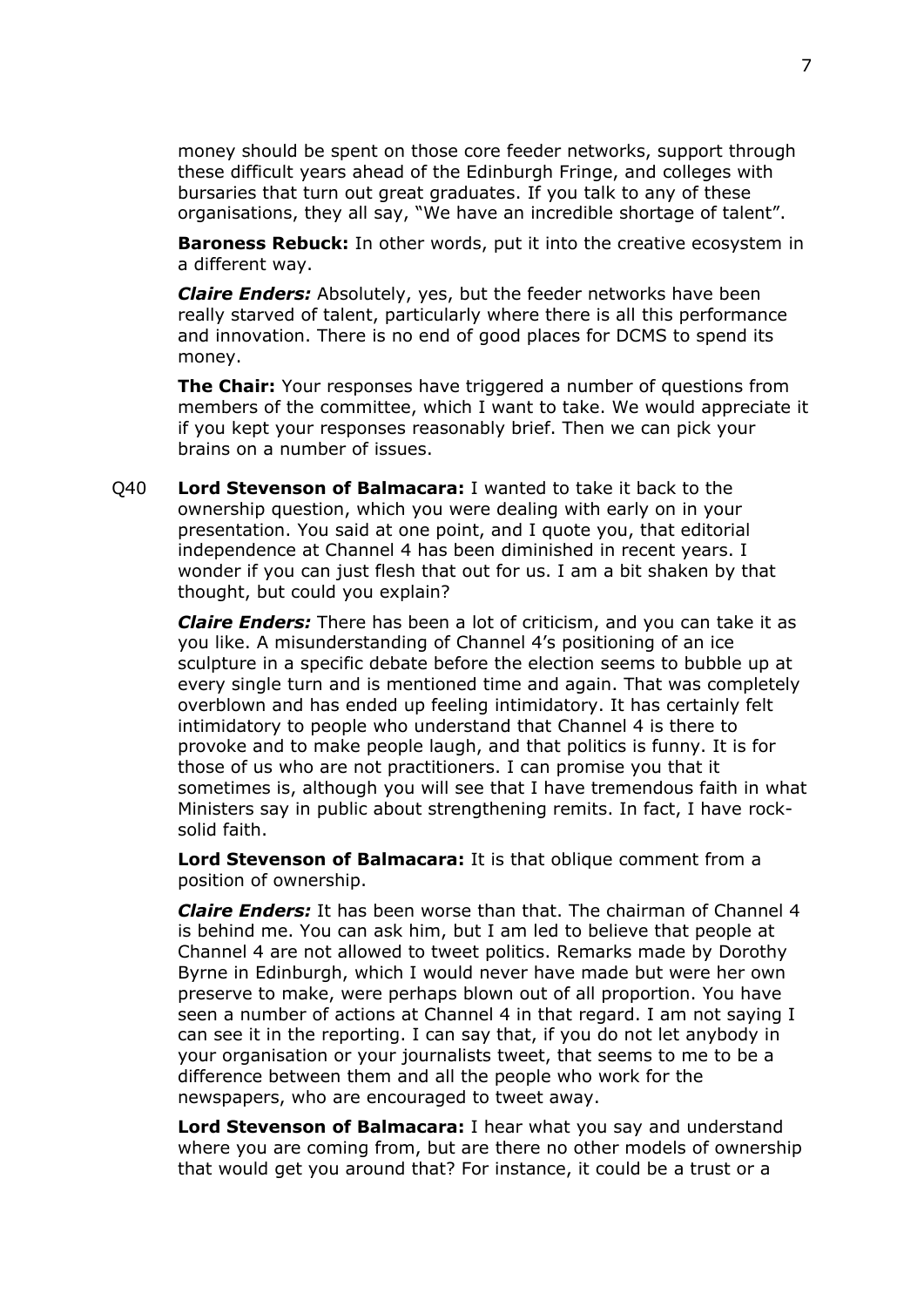charity, not even a royal charter, but something that is separate from government, removes that incestuous link and gives the independence and ability to create outside that.

*Claire Enders:* That is certainly an option. The Government have all the levers; they can certainly do that. Let me put it this way: that would very severely curtail the kind of global development that I was talking about, which would be good for UK plc and might be good for all of us, but it is certainly an option for the Government to consider if they see fit.

Q41 **Viscount Colville of Culross:** You talked about codifying the remit of Channel 4. In your report, you pointed out that the remit at the moment is deliberately fuzzy. It talks about innovation, diversity, educational programmes and a distinctive nature. Channel 4 says that that vagueness is absolutely essential for the ethos of the channel. How would you codify the remit without losing that subjectivity that the present remit allows?

*Claire Enders:* That is something that Dame Melanie Dawes is going to take on. When I last spoke to her, she did not seem to think it was going to be impossible. She was going to give it her best shot.

Everybody should understand how important that remit is to the value of Channel 4: not only the buyer, but the Channel 4 management team who would be part of the transition, the Government and now DCMS. We have had enormous movement in the understanding of the value of this remit. The advertiser community is as vigilant as ever.

As I said on page 2, a number of areas could already be laid down in stone. I am particularly keen on the regional production spend and regional hours that Channel 4 is required to do at 35% of its total, which exceed 58% and 47%. We could say 50% for those things. As soon as you start to specify these things, people understand.

Every actor wishes to have the blessing of the regulator in this country. That is not true of every industry, but it is true of this one. I do not know why that is. Maybe we are all terrified of the Government. I do not know, but everybody is incredibly good about everything and hits home runs on top.

This is not an impossible task. Because the buyer would keep most of the people at Channel 4, the entire creative teams would be kept and so on, I believe there would be a very slow transition, not least because Channel 4 is entirely reliant on this ongoing manifestation of its brilliant culture. It would have to last through a transition and keep its value. The management team would have to be incentivised to do that. It is a very tricky transition, which is why the status quo is less dangerous than that, but it can be done. I am sure that Dame Melanie Dawes will do a great job, and DCMS is, after all, going to be working on the legislation.

If you assume that people are always acting in good faith, particularly when they invest in the UK broadcast and video sectors, you will rapidly find that getting people to hit home runs by being nebulous may be what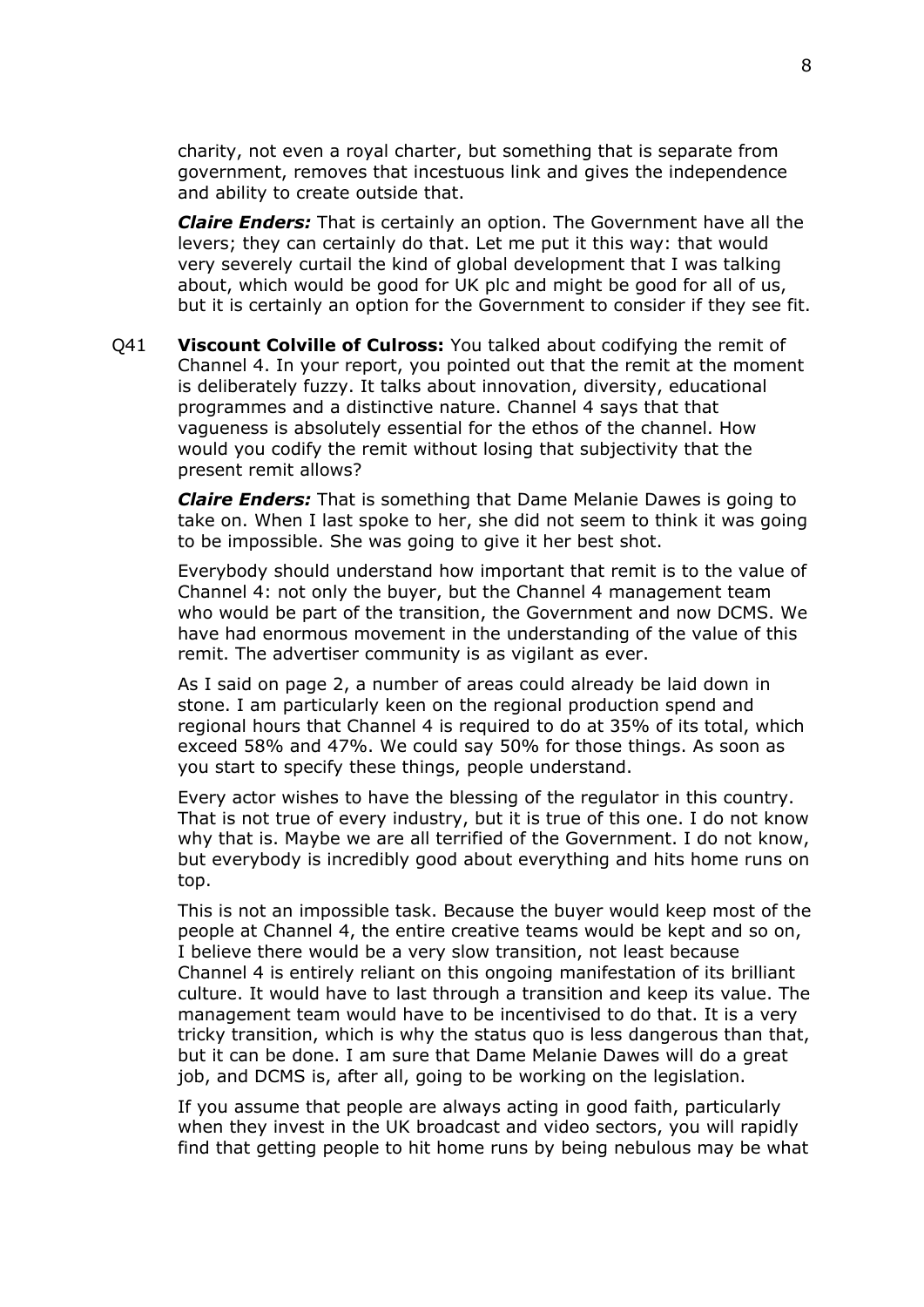the next stage of Ofcom is really about. Public service media is an even more nebulous option, and we are all going to try even harder.

**The Chair:** You are very positive. Your response is a positive response. You think it is doable.

Q42 **Lord Vaizey of Didcot:** We love Dame Melanie Dawes on this committee, just so you know. I feel like my head is about to explode. I have spent 15 years trying to keep up with you, Claire, and I clearly still cannot do it, but I am going to try. I am going to ask a philosophical question, and then a process question.

It seems to me that the thrust of your evidence is that we should not fear Channel 4 privatisation because nothing about Channel 4 will change. What is the point of privatising Channel 4 unless it changes? Related to that, I agree with you that Sky and, indeed, Viacom and Channel 5 have a lot of public service-style broadcasting. Would you accept that that is because Channel 4 is part of that ecosystem and, if a privatised Channel 4 becomes subsumed as part of a larger US media thing, it will be a bit like Jenga? A vital part of the building block will be taken out and the structure will start to totter. That is my philosophical question. It is probably completely incoherent.

*Claire Enders:* You are absolutely right that the status quo is a better option for a whole lot of reasons, including the fact that the existing trading systems are very well established. I am talking about advertising and programme making. The structure of everything is well understood. You would have to be very ambitious and hopeful, and say, "I'm looking around the planet and I don't see another commercial broadcaster that's not allowed to own its IP, isn't vertically integrated, isn't building this and that out, but is still running this other business".

Those lovely people in Argentina are still running a broadcast business in Argentina. These are the people that Viacom bought, but Viacom also gave them \$500 million to build out Viacom International Studios, which supplies broadcasters from Argentina to Mexico with Spanish-language material. All of it has become bigger than the broadcaster in the space of five years because it wrote a big enough cheque, and the companies were there to buy.

We can still have the Channel 4 we know and love, but if that entity and that gifted management—after all, Alex Mahon used to run Shine—were given a huge amount more to do, just like the lovely people at Sky or Viacom, they would do that. I just do not see any bar to British talent. I do not think, "Oh my god, they'd forget about the small people who need to be looked after north of Leeds". They would not. They would just be building out a new business.

**Lord Vaizey of Didcot:** I have a lot of sympathy with that argument. I do not want to take up too much time. Why do you not advocate a management buy-out?

*Claire Enders:* That is not the right place to go because the capital markets are favouring larger and larger entities. I am afraid that if Sky,